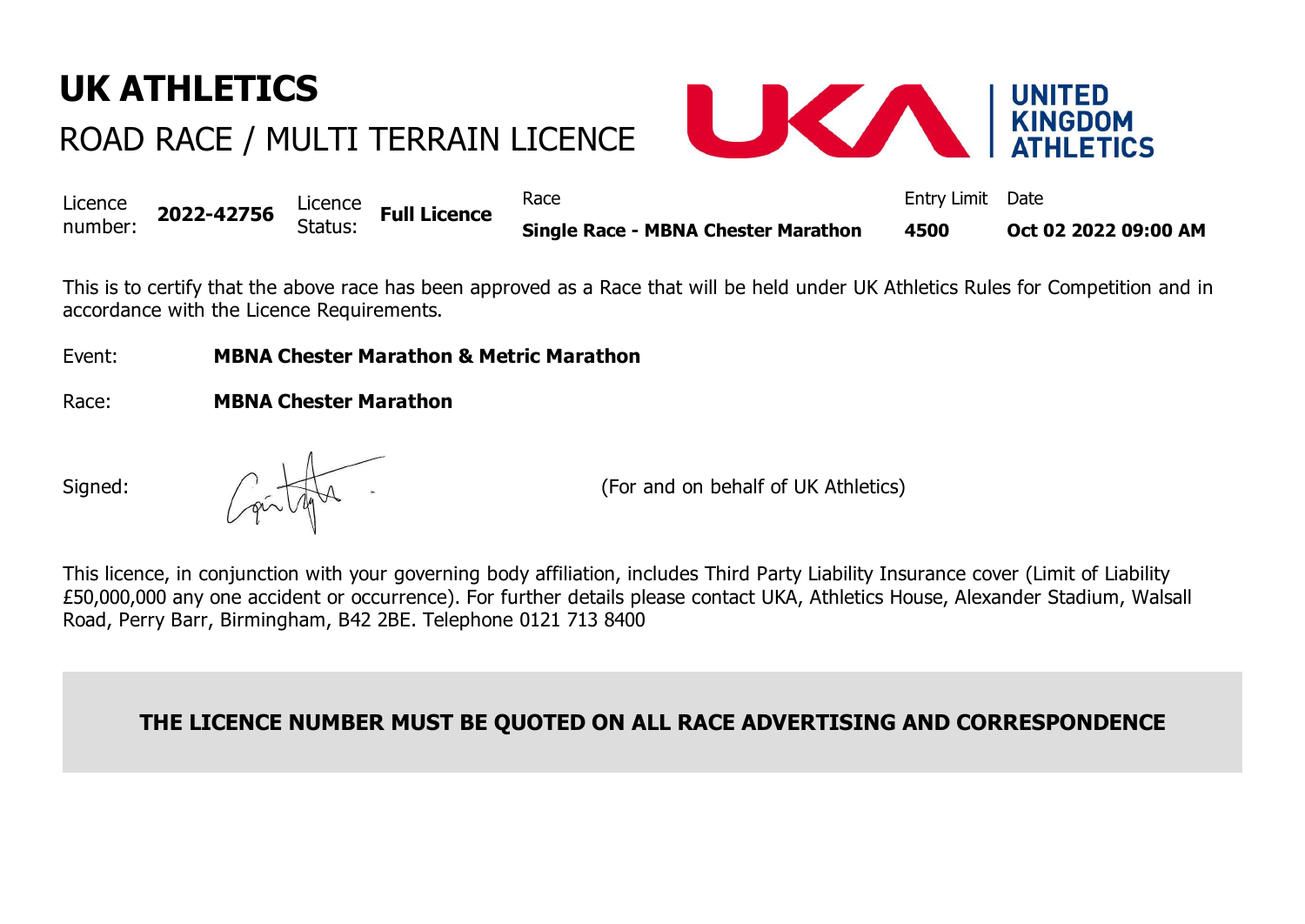## **UK ATHLETICS** ROAD RACE / MULTI TERRAIN LICENCE



|  | Licence<br>number: 2022-42756 Status: Full Licence |  |  | Race                                            | Entry Limit Date |                      |
|--|----------------------------------------------------|--|--|-------------------------------------------------|------------------|----------------------|
|  |                                                    |  |  | Single Race - MBNA Chester Metric Marathon 1600 |                  | Oct 02 2022 10:15 AM |

This is to certify that the above race has been approved as a Race that will be held under UK Athletics Rules for Competition and in accordance with the Licence Requirements.

Event: **MBNA Chester Marathon & Metric Marathon**

Race: **MBNA Chester Metric Marathon**

Signed:  $\bigcap_{n=1}^{\infty}$   $\bigcup_{n=1}^{\infty}$  and  $\bigcap_{n=1}^{\infty}$  (For and on behalf of UK Athletics)

This licence, in conjunction with your governing body affiliation, includes Third Party Liability Insurance cover (Limit of Liability £50,000,000 any one accident or occurrence). For further details please contact UKA, Athletics House, Alexander Stadium, Walsall Road, Perry Barr, Birmingham, B42 2BE. Telephone 0121 713 8400

**THE LICENCE NUMBER MUST BE QUOTED ON ALL RACE ADVERTISING AND CORRESPONDENCE**